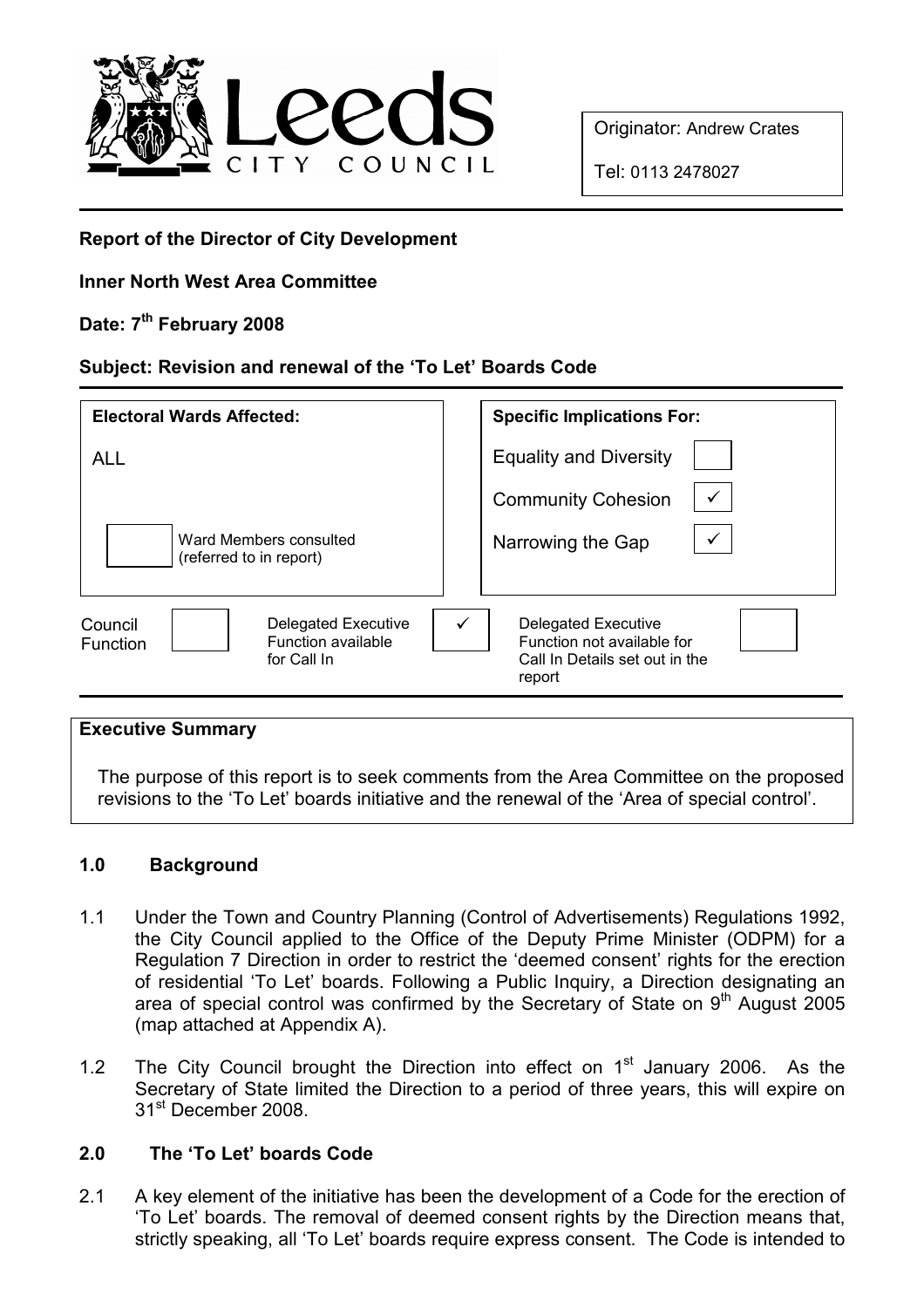allow the legitimate use of 'To Let' boards, whilst improving visual amenity and lessening the environmental intrusion within the locality. Following consultation with key stakeholders, a local Code was developed and agreed. Provided that landlords/agents comply with the Code, the Council has informally agreed not to require applications or to take prosecution action.

- 2.2 The current Code sets out the following criteria for the display of 'To Let' boards:
	- 1. Only one board per building will be permitted.
	- 2. Each board will conform to the following layout: 34cm x 48cm or 48cm x 34cm.
	- 3. The board shall be mounted flush to the wall above the front door, or if that is not possible, it shall be mounted flush to the wall on the street frontage elevation. In either instance, no part of the board shall be higher than 3.6 metres above ground level.
	- 4. The board shall have a white background with black text. Up to 20% of the board may be occupied by a logo (which may be in colour).
	- 5. One board shall be permitted per agent, per type of property, per street. An agent shall have no more than 3 boards in a street at any one time.
	- 6. There shall be no 'Let By' signs.
	- 7. 'To Let' boards shall be removed not later than 14 days of the granting of a tenancy for the room, house or flat in question.
	- 8. All 'To Let' boards shall be removed by 1st November each year with no new boards being erected until 1st December.
- 2.3 The Secretary of State approved the Direction for an area of special control covering a smaller geographical area than the Council had applied for. Within the Direction area, the City Council has the power to prosecute agents/landlords who fail to comply with the Code. In order for the benefit of the Code to be felt in the wider area, it was agreed that it should also be implemented on a voluntary basis covering the area then designated as the 'Area of Student Housing Restraint' (ASHORE), as proposed under Policy H15 in the Unitary Development Plan (UDP) Review at that time. The Council has no powers of enforcement within the voluntary area.

## 3.0 Operation of the 'To Let' boards Code

- 3.1 Initially, the Council embarked upon a widespread publicity and education campaign in order to reach as many landlords/agents as possible. The last two years has allowed the Code to be 'bedded in' and for teething problems, such as interpretation of the Code, to be largely ironed out. There has been close liaison between the City Council and landlord/agent organisations through a variety of forums in order to assist the smoother operation of the Code. Additionally, a consultative stakeholder meeting took place in autumn 2006 in order to consider how the Code and guidance notes could be improved.
- 3.2 Some measures have already been adopted, such as inclusion of adherence to the Code in a number of accreditation schemes. Enforcement of the code within the voluntary area is now undertaken by Spencer Properties office. In addition to feedback from key stakeholders, further discussion has taken place within the Area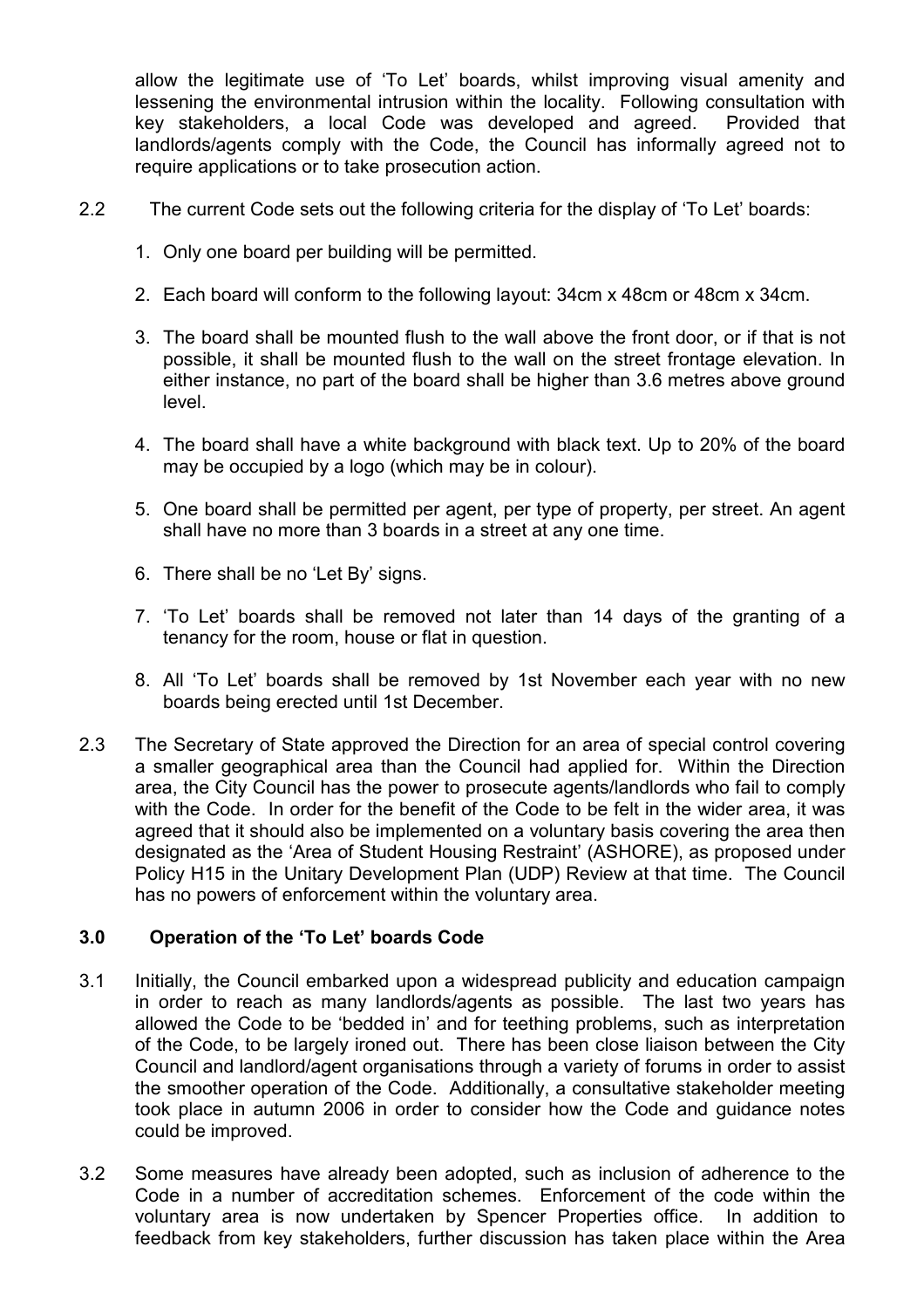Committee Planning sub group and with Leeds Property Association (LPA). These discussions and suggestions have been considered in proposing revisions to the Code and guidance document.

#### 4.0 Revision of the 'To Let' boards Code

- 4.1 Given experience, with respect to the existing Code, a number of issues and suggestions for improvement have been raised, as follows:
- 4.2 Clause 3 Concern that the current wording is unnecessarily inflexible. Landlords/agents have said that the restriction on height is, in practice, unnecessary and impractical as there are concerns about the health and safety implications of employees working at heights. Additionally, there are instances where the front door of a property is elevated to the extent that a board may be erected above the 3.6m specified. Landlords/agents consider that provided the board is flat to the wall, above or around the front door, in an appropriate position, this ensures that the visual amenity objective of the Code is fulfilled. It is suggested that Members may consider an option where the clause could be varied and amended to prevent the siting of boards above first-floor window sill level, whilst allowing a little more flexibility in positioning.
- 4.3 Clause 4 Landlords/agents consider that the re-sited and smaller boards are the primary factors in improving the visual amenity of the locality. Some consider that the restrictions on text and logo size are unnecessarily restrictive. It is the view of officers that the requirements and production of the boards are well established and it would now be a retrograde step to allow greater use of colour and/or personalisation. It is therefore suggested that this request to vary the Code be resisted.
- 4.4 Clause 5 The criteria for limiting the numbers of boards was introduced in response to representations made by Area Committee and local residents at consultation stage. In practice, it has proved problematic for Compliance Officers to assess the numbers of bedrooms at particular properties. It has further been suggested that numbers are limited on the basis of physical type of property, i.e. terraced, semi-detached etc. However, this is an equally problematic approach for the employees of landlords/agents who work on the basis of bedspaces. With the benefit of experience, it is now considered that a simple restriction of a maximum number of boards per agent per street would achieve the same visual amenity outcome as at present. This approach is easier for the Council to enforce and easier for landlords/agents to adhere to. The suggestion has also been made that the restriction on numbers be relaxed somewhat on certain longer roads in the area. It has been suggested that a greater number of boards per agent be permitted on Burley Road, Cardigan Road, Headingley Lane, Hyde Park Road, Kirkstall Lane, Kirkstall Road, Otley Road and Woodsley Road. Overall, it is suggested to re-word and vary the Code accordingly. However, comments are requested from Members on the numbers that may be permitted - three boards per agent on shorter streets and six boards per agent on longer roads, or other alternative numbers.
- 4.5 Clause 8 The criteria for the 'firewall' period in the month of November was also introduced in response to representations made by Area Committee and local residents at consultation stage. Whilst there has been broad compliance with this aspect of the Code over the last two years, it is the experience of Compliance Officers that it is difficult to enforce against those who take boards down late and/or put them up early, due to the time needed to follow enforcement procedures. Landlords/agents consider that this was a useful element to have in the Code for the first year or so. However, they now feel that the housing and rental market within inner north west has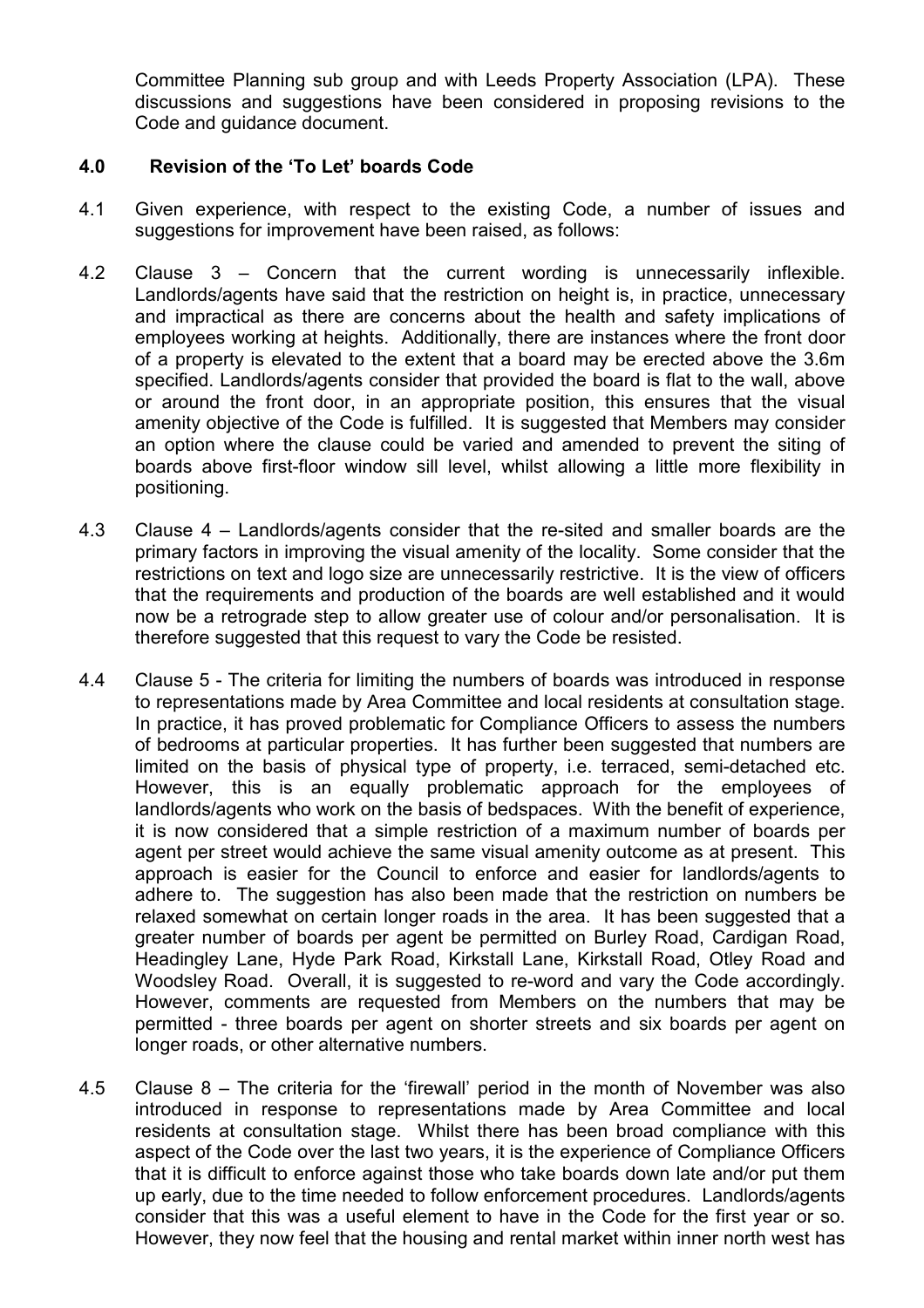changed significantly and will continue to do so. They note that a significant number of first year students are living in purpose built accommodation and that returning students are searching for properties earlier. Furthermore, the traditional housing stock is increasingly being occupied by 'young professionals' and others who have different timescale needs to returning students. To this end, landlords/agents, feel that this element of the Code is now superfluous and impedes them from renting property to non-students. It is therefore proposed to now remove this criterion from the Code.

- 4.6 Given the issues raised above, the following revised Code is proposed:
	- 1. Only one board per building will be permitted.
	- 2. Each board will conform to the following layout: 34cm x 48cm or 48cm x 34cm.
	- 3. The board shall be mounted flush to the wall above or around the front door, or if that is not possible, it shall be mounted flush to the wall on the street frontage elevation. No boards shall be erected above first-floor window sill level.
	- 4. The board shall have a white background with black text. Up to 20% of the board may be occupied by a logo (which may be in colour).
	- 5. An agent shall have no more than X boards in a street at any one time. For properties on Burley Road, Cardigan Road, Headingley Lane, Hyde Park Road, Kirkstall Lane, Kirkstall Road, Otley Road and Woodsley Road, an agent shall have no more than **X** boards in a road at any one time.
	- 6. There shall be no 'Let By' signs.
	- 7. 'To Let' boards shall be removed not later than 14 days of the granting of a tenancy for the room, house or flat in question.
- 4.7 Leeds Property Association (LPA) has emphasised the fact that the sole consideration in reviewing the Code and Direction is the impact upon visual amenity. It is against this issue that the above proposals must be judged. It is hoped that if the above proposed Code is implemented, the current visual improvements will continue to exist.
- 4.8 In addition to revisions to the Code, suggestions have also been made in relation to improving the guidance document. Officers have suggested that the extent of the voluntary area should be increased to cover the Area of Housing Mix (AoHM) designation in Policy H15 of the UDP Review, rather than the now superseded ASHORE area. A map of the Area of Housing Mix is attached at Appendix B. Whilst some landlords/agents consider that these boundaries are too wide, the LPA accepts this proposal in the spirit of working with the Council, provided that the revisions to the Code are acceptable to them.
- 4.9 The revised draft guidance document also makes reference to the new Town and Country Planning (Control of Advertisements) (England) Regulations 2007, which now supersede the previous 1992 Regulations.
- 4.10 The revised draft guidance document also tries to emphasise the importance of compliance within the voluntary area and provides contact details so that breaches may be reported.